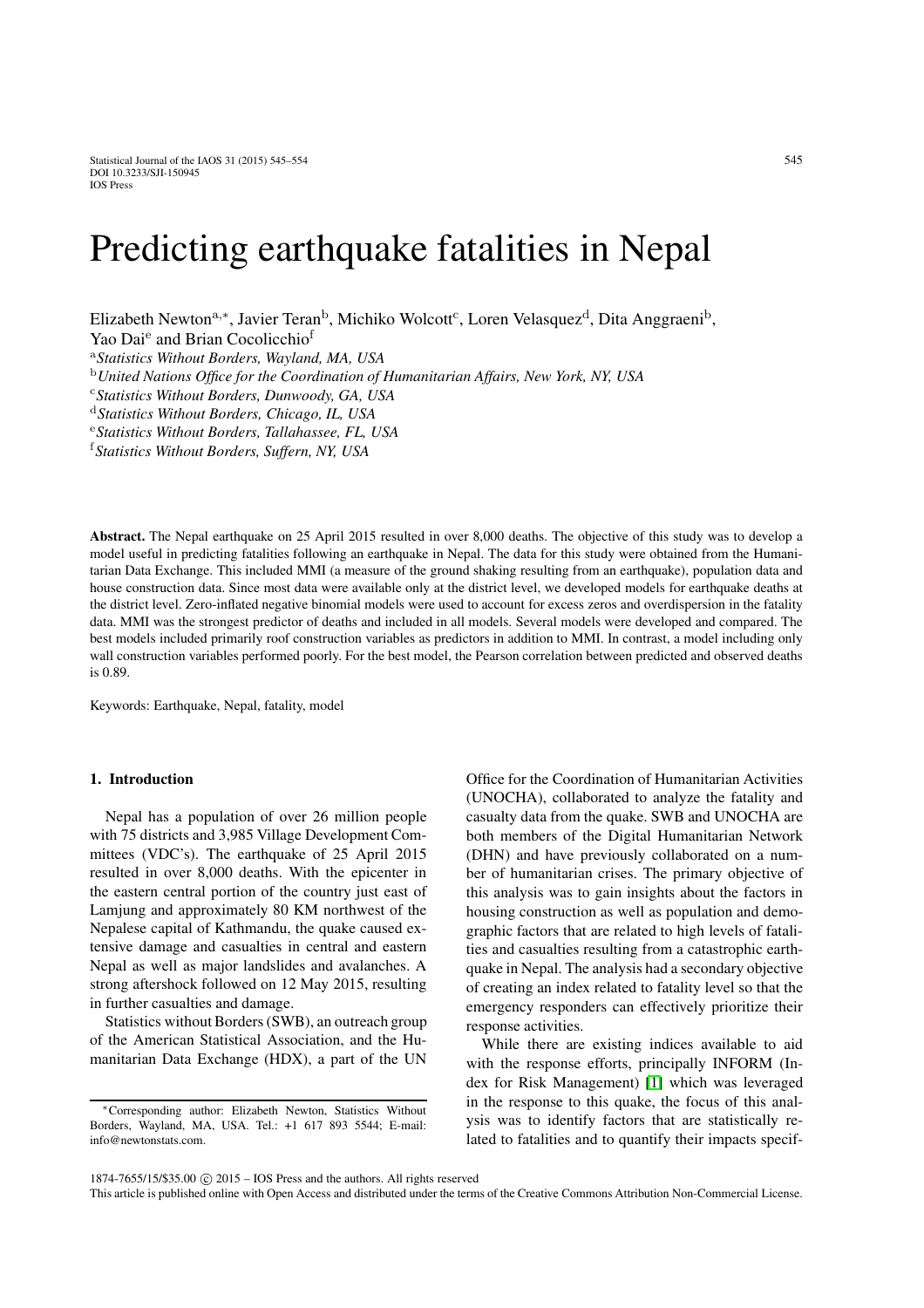| Population exposed at each level of MMI |             |                     |  |  |
|-----------------------------------------|-------------|---------------------|--|--|
| MMI                                     | Shaking     | Population affected |  |  |
|                                         | Not felt    |                     |  |  |
| $II$ - $III$                            | Weak        |                     |  |  |
| IV                                      | Light       | 6,927,147           |  |  |
| V                                       | Moderate    | 4,035,675           |  |  |
| VI                                      | Strong      | 4,851,417           |  |  |
| VII                                     | Very strong | 6,549,607           |  |  |
| VШ                                      | Severe      | 4,512,959           |  |  |
| IX                                      | Violent     |                     |  |  |
| X                                       | Extreme     |                     |  |  |

Table 1

ically for an earthquake in Nepal. There are other models used to estimate earthquake casualties in near real time, including GDACS (Global Disaster Alert and Coordination System) [\[2\]](#page-9-1), WAPMERR-QLARM (World Agency of Planetary Monitoring Earthquake Risk Reduction-EarthQuake Loss Assessment for Response and Mitigation) [\[3\]](#page-9-2), PAGER (Prompt Assessment of Global Earthquakes for Response) [\[4,](#page-9-3)[5\]](#page-9-4), and NERIES-ELER (Network of Research Infrastructures for European Seismology-Earthquake Loss Estimation Routine) [\[6\]](#page-9-5). In addition, a recent paper by Chaulagain et al. [\[7\]](#page-9-6) analyzed the impact of an earthquake in Nepal. However, the published estimates often have been at the national level and are intended to quantify overall losses rather than to be used as a searchand-rescue tool. To our knowledge, practical uses of country- or region-specific predictive models, statistically developed and designed to inform tactical operations have not occurred for Nepalese earthquakes.

### 2. Materials and methods

#### *2.1. Datasets*

All datasets used in this analysis are publicly available at The Humanitarian Data Exchange [\[8\]](#page-9-7).

Nepal Earthquake Shakemap 4/25/2015, from the United States Geological Survey (USGS) [\[9\]](#page-9-8). A shakemap focuses on the ground shaking produced by the earthquake rather than the parameters describing the epicenter, taking into consideration the rock and soil conditions and the variation in the propagation of the seismic waves through the affected region. They are generated automatically by the USGS following moderate and large earthquakes. The USGS also generates an estimated Modified Mercalli Intensity Map (MMI) immediately following a quake based on instrumental ground motion recordings, and this was available at the VDC level for this analysis. The MMI, ranging from

1 (not felt) to 10 (extreme), measures the intensity of an earthquake at the earth's surface [\[10\]](#page-9-9) rather than the energy released by an earthquake as measured by the Richter magnitude scale. Table 1 shows the Nepalese population exposed to MMI levels ranging from 4 to 8.

Nepal official figures for casualties and damage, from the Government of Nepal [\[11\]](#page-9-10). The official casualty figures (persons killed or injured) were collected by the Ministry of Home Affairs and the Nepal police. Available at the district level, the dataset was updated daily as new casualties were recorded and assessments conducted. For the purpose of this study, the data through 11 May 2015 was used in order to isolate further casualties caused by the aftershock of 12 May 2015.

Nepal Population Census 2011, from the Government of Nepal, Central Bureau of Statistics [\[12\]](#page-9-11). The census data at the VDC level, available as part of the baseline collection of the HDX platform, was leveraged for this analysis. A plot of the geographic distribution of the population, deaths, injuries and MMI in Fig. 1 shows that the greatest population density is in the southern districts. However, fatalities were highest in Sindhupalchok and the largest number of injuries was in Kathmandu.

Housing vulnerability, from the Government of Nepal, Central Bureau of Statistics (CBS) [\[13\]](#page-9-12). The CBS classifies houses based on construction materials for walls and roofs. In each district, the number of houses with each of five types of walls (mud-bonded brick or stone, cement-bonded brick or stone, wood planks, unbaked brick and bamboo) was recorded. Similarly, the number of houses with each of the six types of roofs (thatch-straw, galvanized iron, tile-slate, reinforced cement concrete (RCC), wood planks and mud) was recorded.

#### *2.2. Exploratory data analysis*

The distributions of numeric variables were explored using data summaries and histograms. Scatter plots and correlations were obtained to examine pairwise relationships among these variables.

#### *2.3. Modeling*

For this analysis, several potential outcome variables were available including deaths, injuries, total casualties (deaths plus injuries) and building damage. Since the context of the project is humanitarian response immediately following an earthquake, it made intuitive sense to focus on death and injuries. Of these, we focused on predicting deaths for several key reasons: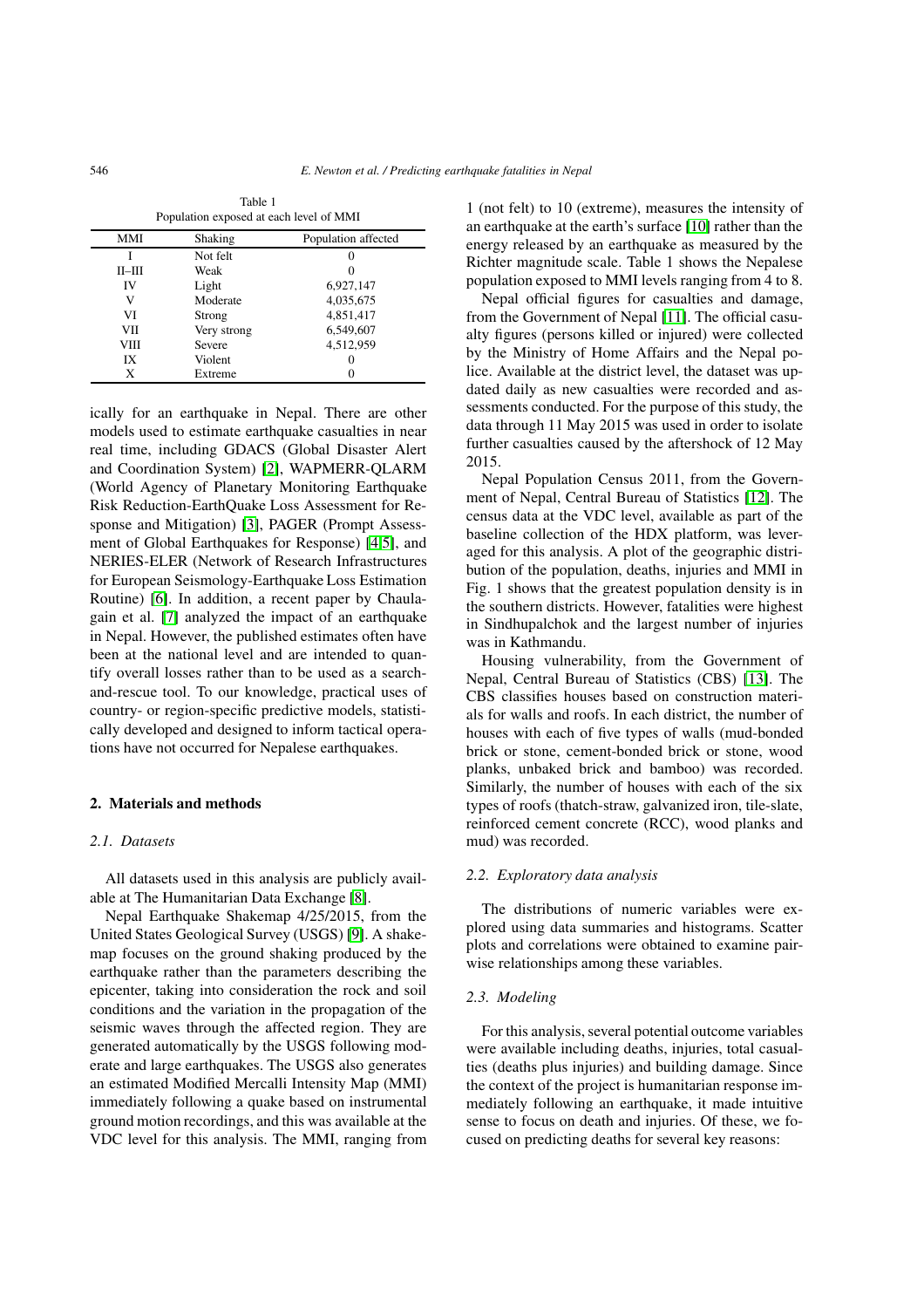

Fig. 1. Geographic distribution of population of Nepal, MMI, observed deaths and injuries.

- While injury information was available, the severity of the injuries was not recorded in the data, and an injury could conceptually include anything from minor cuts to critical injuries.
- What was initially an injury could eventually convert to fatality after a few days; therefore, in some cases injury may have been be only a transitional state.
- We chose to predict death counts, not death rate (death count divided by population count) or death density (death count divided by physical area). While death rate and death density are both useful measures for emergency response and could be modeled directly, they can also be derived by simply dividing the predicted death count by the appropriate denominator.

The MMI and the population data were available at the VDC level; however, most other information was available only at the district level. For this reason, models were developed at the district level, calculating the district-level population count and mean MMI.

Count data frequently is assumed to follow either a Poisson or negative binomial distribution. Of the 75 districts in Nepal, 44 (58.7%) reported no deaths, so zero-inflated Poisson and zero-inflated negative binomial models were considered. The Poisson model assumes that the variance is equal to the mean whereas the negative binomial model allows for overdispersion. Here the number of deaths at the district level had mean of 106.92 and variance of 168,701.5 which supports the choice of a zero-inflated negative binomial model.

This approach assumes that two processes that may result in a 0 outcome:

– Zero-inflation process: Excess zeroes are generated by whether or not the ground shook. If there is no shaking of the ground then no earthquake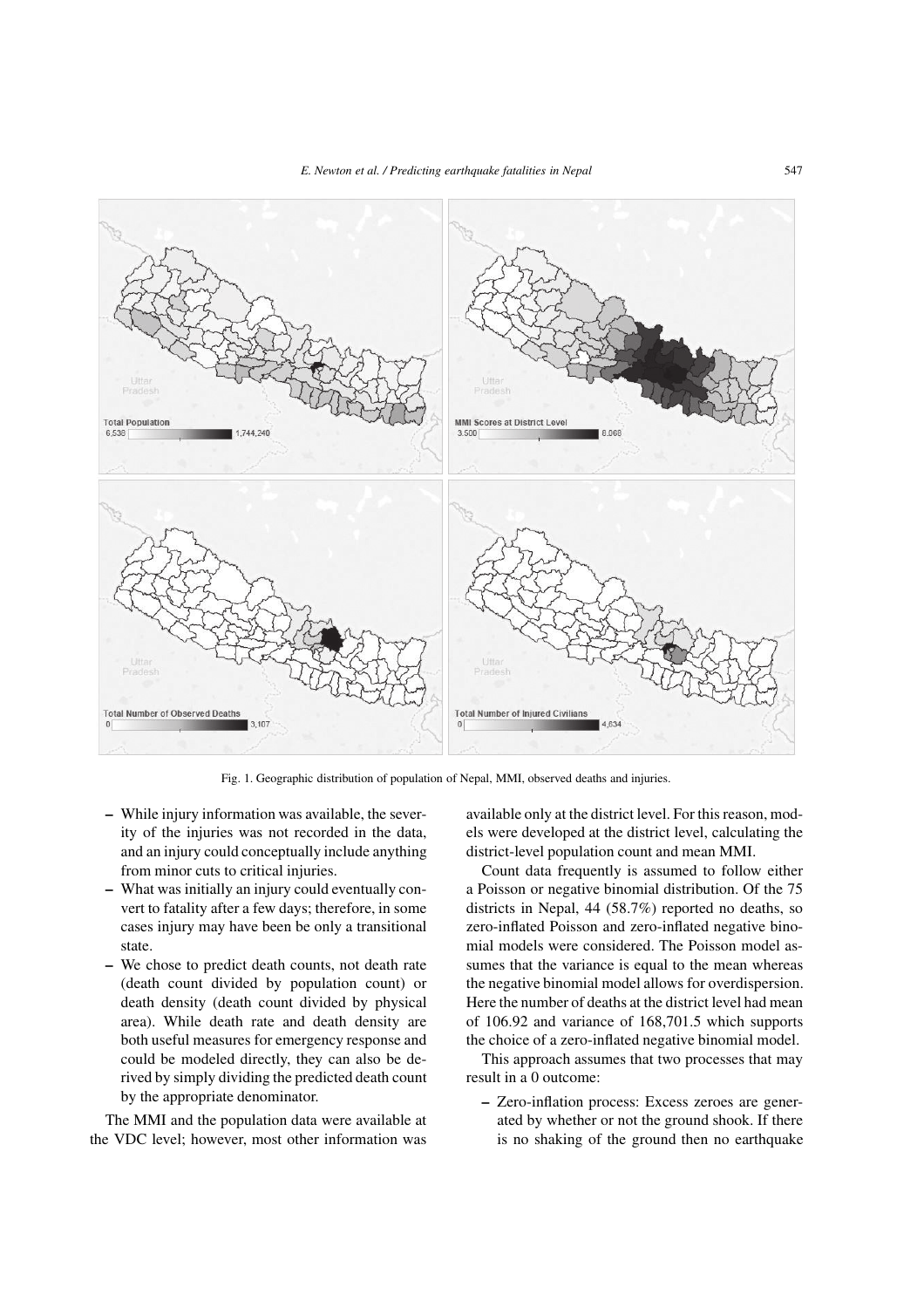| Data summaries for district level data |                   |                      |                 |                 |            |             |                  |                    |  |
|----------------------------------------|-------------------|----------------------|-----------------|-----------------|------------|-------------|------------------|--------------------|--|
|                                        |                   | Deaths               |                 | Injured         | Population |             |                  | MMI                |  |
|                                        | Min               | $\mathbf{0}$         |                 | $\mathbf{0}$    | 6,538      |             |                  | 3.50               |  |
|                                        | Q1                | $\mathbf{0}$         |                 | 1.5             | 165,568    |             |                  | 4.09               |  |
|                                        | Median            | $\mathbf{0}$         |                 | 7.0             | 271,061    |             |                  | 5.20               |  |
|                                        | Mean              | 106.9                |                 | 238.2           | 358,357    |             |                  | 5.43               |  |
|                                        | Q <sub>3</sub>    | 5.0                  |                 | 30.5            | 522.341    |             |                  | 6.82               |  |
|                                        | Max               | 3,107                |                 | 4,634.0         |            | 1,744,240   |                  | 8.07               |  |
|                                        |                   |                      |                 |                 |            |             |                  |                    |  |
|                                        | wall mud bonded   |                      | wall cem bonded | wall wood       |            | wall bamboo |                  | wall unbaked brick |  |
|                                        | bricks_stone      |                      | bricks_stone    | planks          |            |             |                  |                    |  |
| Min                                    | 1,192             |                      | 18              | 10.0            |            | 1.0         |                  | 0.0                |  |
| Q1                                     | 17,432            |                      | 1,060           | 267.5           |            | 106.5       |                  | 9.5                |  |
| Median                                 | 30,711            |                      | 5,001           | 686.0           |            | 806.0       |                  | 81.0               |  |
| Mean                                   | 29,921            | 20,784               |                 | 3,838.1         |            | 14,626.5    |                  | 817.6              |  |
| Q <sub>3</sub>                         | 41,453            | 27,162               |                 | 4,214.5         |            | 10,477.5    | 496.5            |                    |  |
| Max                                    | 66,442            | 350,265              |                 | 45,611.0        |            | 118,224.0   |                  | 23,294.0           |  |
|                                        |                   |                      |                 |                 |            |             |                  |                    |  |
|                                        | roof_thatch_straw | roof_galvanized_iron |                 | roof_tile_slate | roof_rcc   |             | roof_wood_planks | roof_mud           |  |
| Min                                    | 4                 | 163                  |                 | 36              | 5.0        |             | 13.0             | 0.0                |  |
| Q1                                     | 4,541             | 2,938                |                 | 2,950           | 427.5      |             | 113.5            | 0.0                |  |
| Median                                 | 12,765            | 8,756                |                 | 13,494          | 2.668.0    |             | 265.0            | 4.0                |  |
| Mean                                   | 13,764            | 20,437               |                 | 19,293          | 16,254.1   |             | 587.6            | 787.1              |  |
| Q <sub>3</sub>                         | 19.074            | 27,070               |                 | 24,288          | 15,741.0   |             | 779.5            | 59.5               |  |
| Max                                    | 62,465            | 132,048              |                 | 95,137          | 337,404.0  |             | 5,820.0          | 16,782.0           |  |

Table 2

deaths are possible. A binary model with a logit link estimates the probability of 0 deaths.

– Count process: Zeroes are generated by a counting process. A log-linear count model estimates the number of deaths.

MMI was included as a candidate predictor in both the count and zero-inflation portions of the model. Candidate predictors in the count portion of the model included the population and the counts of the various house construction types. Following the framework discussed by Austin and Tu [\[14\]](#page-9-13), bootstrap resampling methods were used to find the best models. For each bootstrap sample, models for all possible three- and four-variable combinations of the 12 candidate predictors (11 house construction predictors and population), each also including the MMI as a predictor, were constructed. Using the Pearson correlation between the observed and the predicted deaths (referred to here as R1) as the selection criteria, the model with the highest R1 was chosen for each sample. Then, over all bootstrap samples, the variable combination most frequently chosen became the final model selected. With 12 candidate predictors, there were 220 possible threevariable models and 495 possible four-variable models. For comparison, models with only the wall construction variables and population were also considered, yielding 15 possible four-variable models from 6 candidate predictors.

Most of the analyses were performed with R statistical software [\[15\]](#page-9-14). The zero-inflated negative binomial models were fit with the zeroinfl function in the R package pscl [\[16,](#page-9-15)[17\]](#page-9-16), while visualization was done in R and Tableau [\[18\]](#page-9-17).

#### 3. Results

#### *3.1. Exploratory data analysis*

The district level data are summarized in Table 2. In general, the means are much greater than the medians indicating strong positive skew. This is confirmed in the histograms in Fig. 2 where the distributions of most of the variables show long right tails. Based on this, logs were taken of all predictors to obtain more symmetric distributions.

Spearman correlations presented in Table 3 show that deaths are strongly associated with MMI, roof\_ wood\_planks, roof\_galvanized\_iron and negatively associated with roof\_thatch\_straw. Many of the house construction variables are highly correlated with each other.

Of the 75 districts in Nepal, 44 (59%) reported no deaths. At the other extreme, Sindhupalchok reported 3,107 deaths, Kathmandu 1,222 and Nuwakot 998. In 13 districts (17%), no injuries were reported. The lar-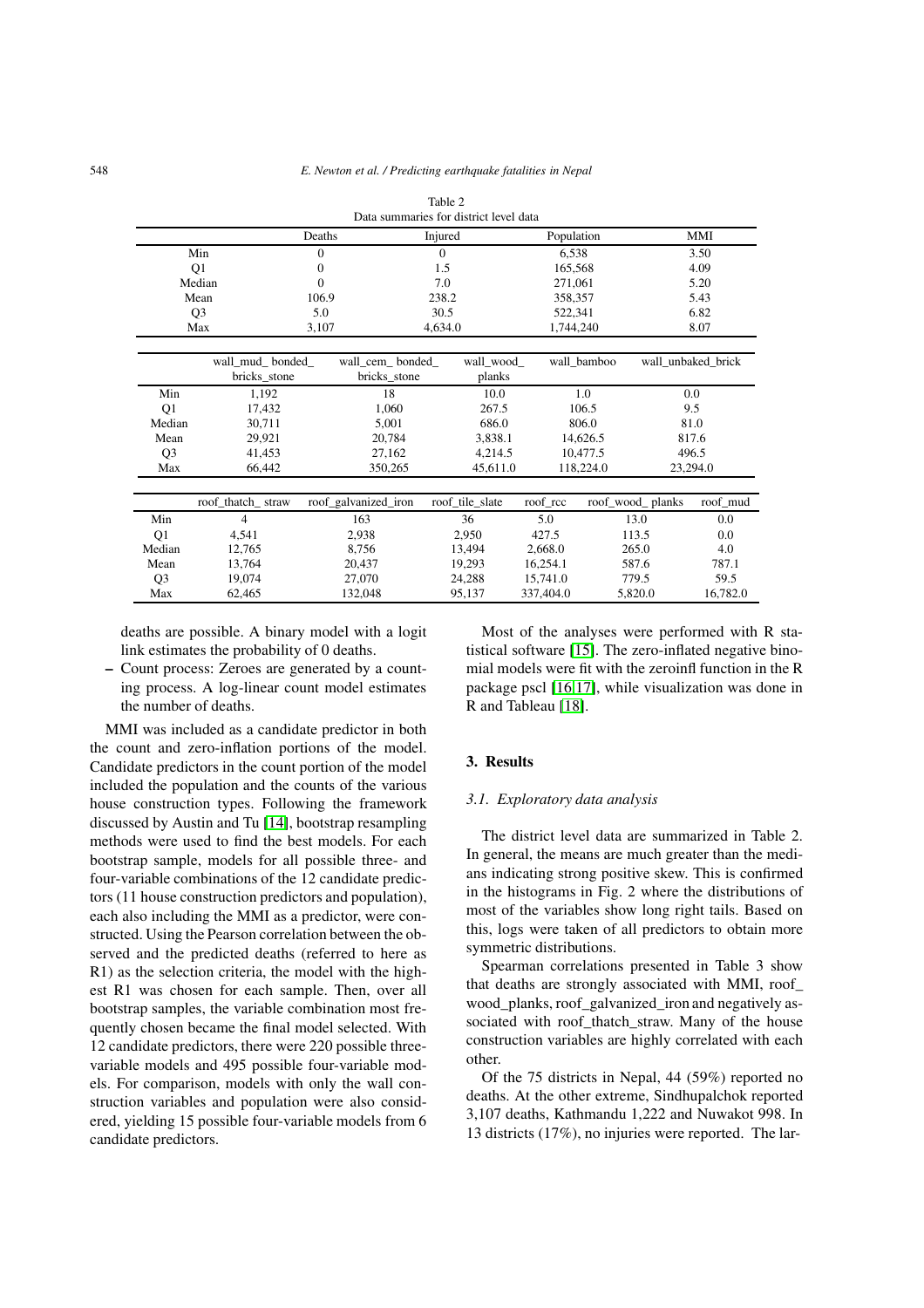

# *E. Newton et al. / Predicting earthquake fatalities in Nepal* 549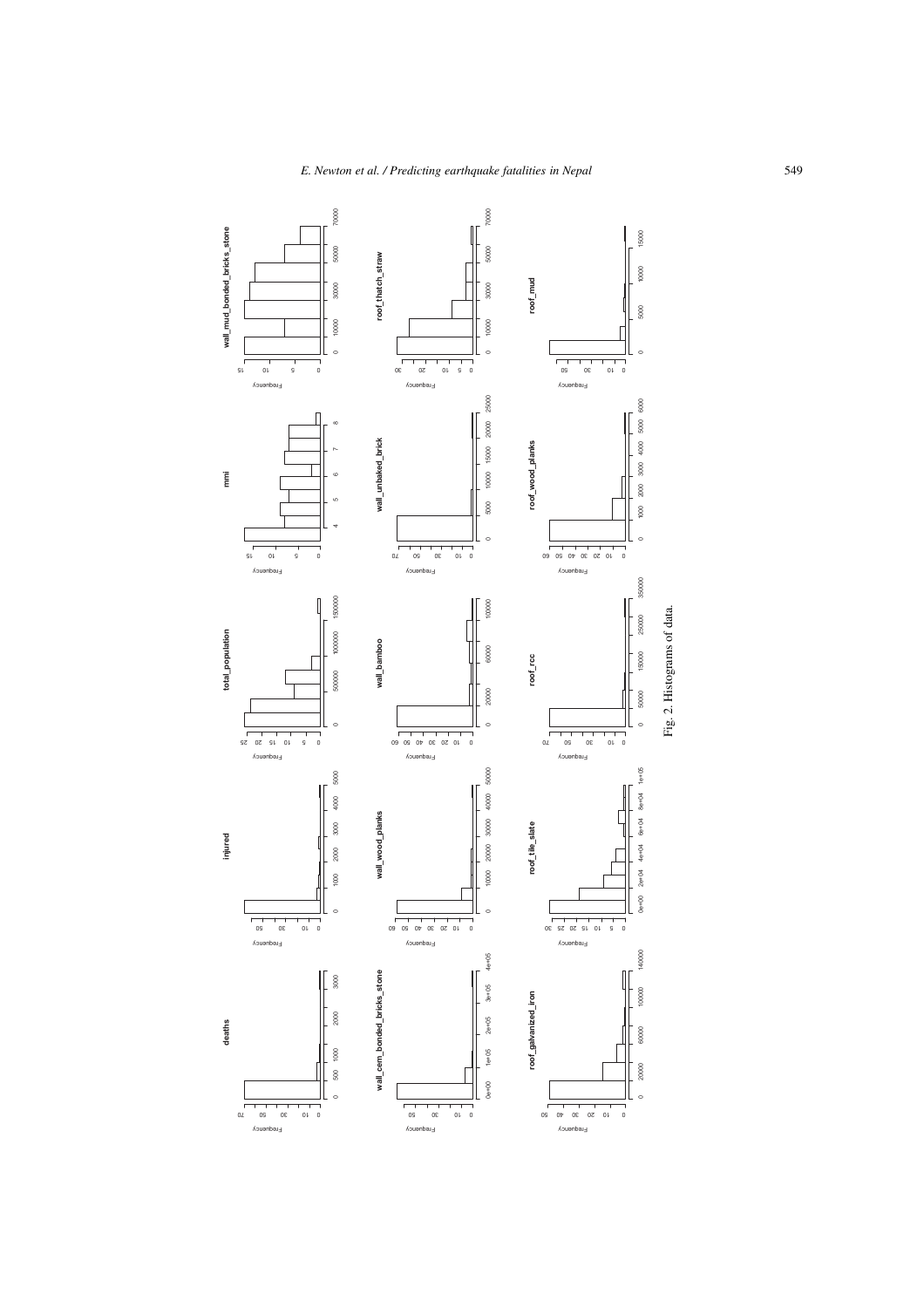

gest number of injuries was reported in Kathmandu with 4,634. However, as noted above, data on injuries is less accurate than data on deaths.

#### *3.2. Modeling*

In predicting deaths, zero-inflated negative binomial regression was used to account for excess zeros and overdispersion as discussed above. In bootstrap model selection, MMI was found to be the strongest predictor of deaths, and included in all models. Then we focused on models that included population and house construction variables as predictors in addition to MMI. MMI was the only predictor in the zero-inflation portion of the model.

In bootstrap model selection, out of 1,000 bootstrap samples, each testing all possible combinations of the 11 wall and roof construction predictors in addition to population, the most frequently chosen four-variable model included four roof variables: roof\_thatch\_straw, roof galvanized iron, roof wood planks and roof mud. We refer to this as the Roof Model. This was chosen 82 times out of the 1,000 bootstrap samples (8.2%). The next most frequently chosen model included wall\_bamboo, wall\_unbaked\_brick, roof\_galvanized\_iron and roof\_wood\_planks. This was chosen 59 times out of 1,000 (5.9%).

The most frequently chosen three-variable model included one wall and two roof variables: wall\_bamboo, roof\_galvanized\_iron and roof\_wood\_planks. This was chosen 318 times out of 1,000 (31.8%). We refer to this as the Wall-Roof Model. The next most frequently chosen model included roof\_thatch\_straw, wall\_unbaked\_ brick, roof\_galvanized\_iron and roof\_wood\_planks. This was chosen 82 times out of 1,000 (8.2%). Lastly we considered a model with only wall variables (and population) as predictors. In bootstrap model selection the final model included mud\_bonded\_brick\_stone, cement\_bonded\_brick\_stone, bamboo and population in addition to MMI as predictors.

Coefficient estimates obtained when the models are fit to the full data set are shown in Table 4. The Wall-Roof Model is slightly superior to the Roof Model with a lower AIC and a higher R1 (0.89 vs. 0.86). The Wall model, with an R1 of 0.49 compares poorly to other models in this analysis. In all of the models, the zero-inflation portion of the model indicated that MMI is negatively associated with the likelihood of 0 deaths, and in the count portion of the model, the MMI was positively associated with the number of deaths. The Roof Model indicated that thatch/straw roofs are negatively associated with deaths and that the other roof types contributed to higher deaths. Furthermore, the Wall-Roof and Wall Models indicated that bamboo walls are negatively associated with fatality.

Plots of observed deaths and deaths predicted by each of the models are shown in Fig. 3. For most districts, the predictions are fairly close to actual counts; however, for Sindhupalchok with the largest number of deaths (3,107), deaths are consistently underestimated by the models. Figure 4 shows the geographic distribution of observed and predicted deaths. The Roof model and the Wall-Roof model correctly identify Sindhupalchok as an area of highest fatality, whereas the Wall model predicts Kavrepalanchok to have the highest death toll.

#### 4. Nepal earthquake hazard index

The use of scoring models, sometimes referred to as index models, has long been a staple as a tool for improving operational efficiency and effectiveness. Wellknown examples of scoring models include credit risk scoring in which borrowers are evaluated in terms of their likelihood for repayment, marketing models in which the customers are evaluated in terms of propensity for some behavior (response to offers, attrition, etc.), and determination of priorities for allocating limited resources based on the relative likelihood of need for and/or impact of certain public services. The objective of these scoring models is to rank-order and prioritize a population of entities, individuals, events, or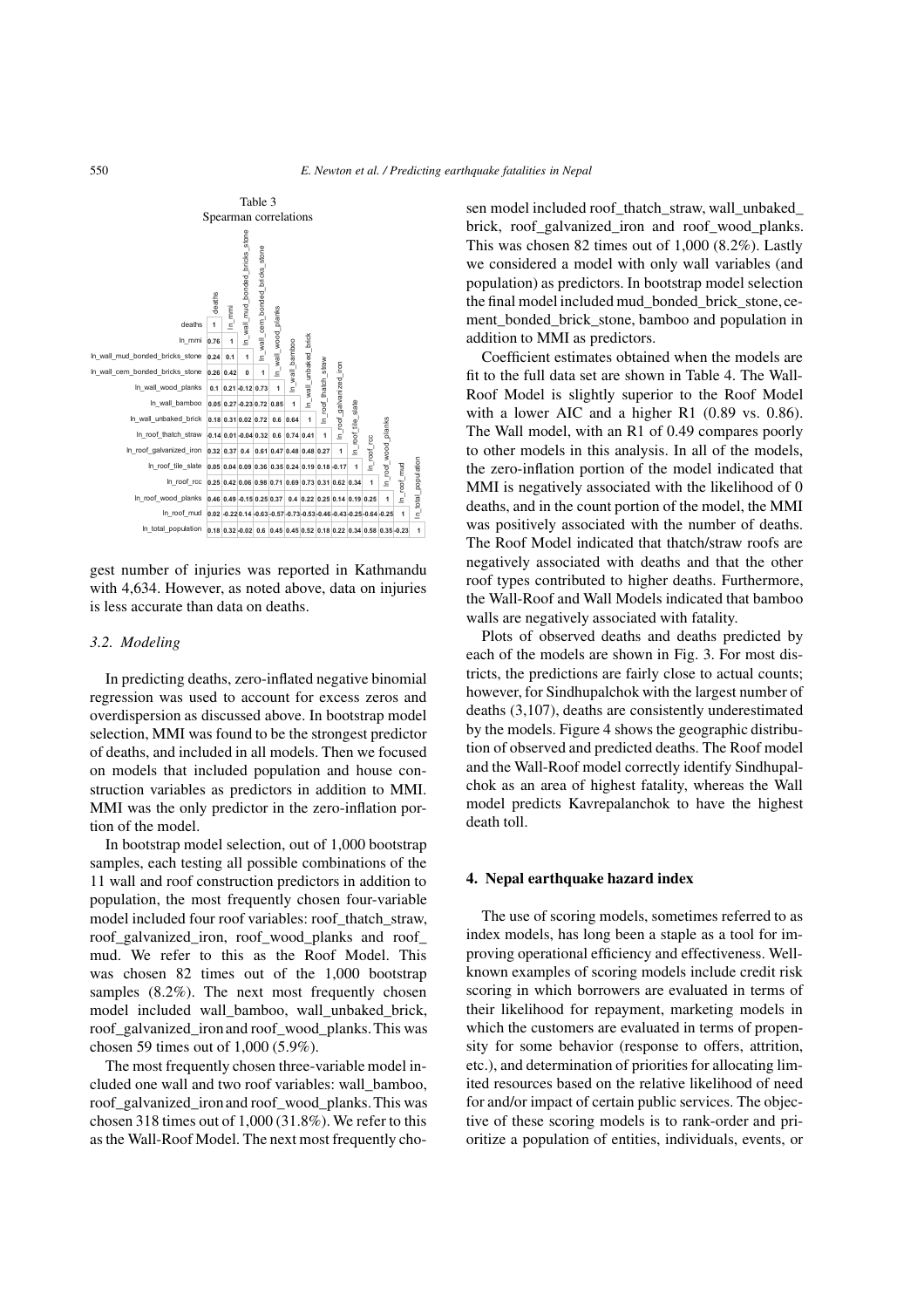#### Table 4 Coefficient estimates Table 4a. Roof Model coefficients

Roof Model. Predictors are MMI and four roof variables. Count Model Coefficients (negative binomial with log link)

| Count Moder Coemercing (negative omomial with log min) |                       |          |             |  |  |  |
|--------------------------------------------------------|-----------------------|----------|-------------|--|--|--|
| Estimate                                               | <b>Standard Error</b> | Z value  | Pr(> z )    |  |  |  |
| $-21.648$                                              | 6.006                 | $-3.604$ | ${}< 0.001$ |  |  |  |
| 7.768                                                  | 2.151                 | 3.611    | < 0.001     |  |  |  |
| $-0.746$                                               | 0.219                 | $-3.405$ | ${}< 0.001$ |  |  |  |
| 0.961                                                  | 0.204                 | 4.722    | ${}< 0.001$ |  |  |  |
| 0.930                                                  | 0.244                 | 3.817    | ${}< 0.001$ |  |  |  |
| 0.360                                                  | 0.120                 | 3.000    | 0.003       |  |  |  |
| $-0.230$                                               | 0.299                 | $-0.767$ | 0.443       |  |  |  |
|                                                        |                       |          |             |  |  |  |

#### Zero-inflation Model Coefficients (binomial with logit link)

|            | Estimate                         | <b>Standard Error</b> | Z value     | Pr(> z ) |
|------------|----------------------------------|-----------------------|-------------|----------|
| Intercept  | 16.857                           | 5.960                 | 2.828       | 0.005    |
| ln MMI     | $-9.474$                         | 3.190                 | $-2.970$    | 0.003    |
| $R = 0.86$ | Log-Likelihood $= 159.0$ on 9 df |                       | $AIC = 336$ |          |

#### Table 4b. Wall-Roof Model coefficients

Wall-Roof Model. Predictors are MMI, one wall variable and two roof variables. Count Model Coefficients (negative binomial with log link)

|                         | Estimate  | <b>Standard Error</b> | Z value  | Pr(> z ) |
|-------------------------|-----------|-----------------------|----------|----------|
| (Intercept)             | $-30.375$ | 3.716                 | $-8.173$ | < 0.001  |
| ln MMI                  | 10.932    | 1.739                 | 6.285    | < 0.001  |
| ln wall bamboo          | $-0.476$  | 0.080                 | $-5.992$ | < 0.001  |
| ln_roof_galvanized_iron | 0.929     | 0.168                 | 5.537    | < 0.001  |
| ln_roof_wood_planks     | 0.939     | 0.233                 | 4.041    | < 0.001  |
| Log(theta)              | $-0.313$  | 0.307                 | $-1.018$ | 0.309    |

## Zero-inflation Model Coefficients (binomial with logit link)

|             | Estimate                         | <b>Standard Error</b> | Z value     | Pr(> z ) |
|-------------|----------------------------------|-----------------------|-------------|----------|
| (Intercept) | 13.119                           | 8.201                 | 1.600       | 0.110    |
| ln MMI      | $-7970$                          | 4.386                 | $-1.817$    | 0.069    |
| $R = 0.89$  | Log-Likelihood $= 156.5$ on 8 df |                       | $AIC = 329$ |          |

#### Table 4c. Wall Model Coefficients

Wall Model. Predictors are MMI, population and three wall variables. Count Model Coefficients (negative binomial with log link)

|                                    | Estimate  | <b>Standard Error</b> | Z value  | Pr(> z ) |
|------------------------------------|-----------|-----------------------|----------|----------|
| (Intercept)                        | $-16.249$ | 7.124                 | $-2.281$ | 0.023    |
| ln MMI                             | 12.895    | 2.938                 | 4.389    | < 0.001  |
| ln_population                      | $-1.112$  | 0.368                 | $-3.026$ | 0.002    |
| In wall mud bonded bricks stone    | 0.645     | 0.331                 | 1.952    | 0.051    |
| In wall cement bonded bricks stone | 0.484     | 0.247                 | 1.962    | 0.050    |
| In wall bamboo                     | 0.439     | 0.189                 | $-2.328$ | 0.020    |
| Log(theta)                         | $-0.722$  | 0.283                 | $-2.556$ | 0.011    |

#### Zero-inflation Model Coefficients (binomial with logit link)

|             | Estimate                      | <b>Standard Error</b> | Z value  | Pr(> z ) |
|-------------|-------------------------------|-----------------------|----------|----------|
| (Intercept) | 17.651                        | 6.876                 | 2.567    | 0.010    |
| ln MMI      | $-9.923$                      | 3.643                 | $-2.724$ | 0.006    |
| $R = 0.49$  | Log-Likelihood= $167$ on 9 df | $AIC = 352$           |          |          |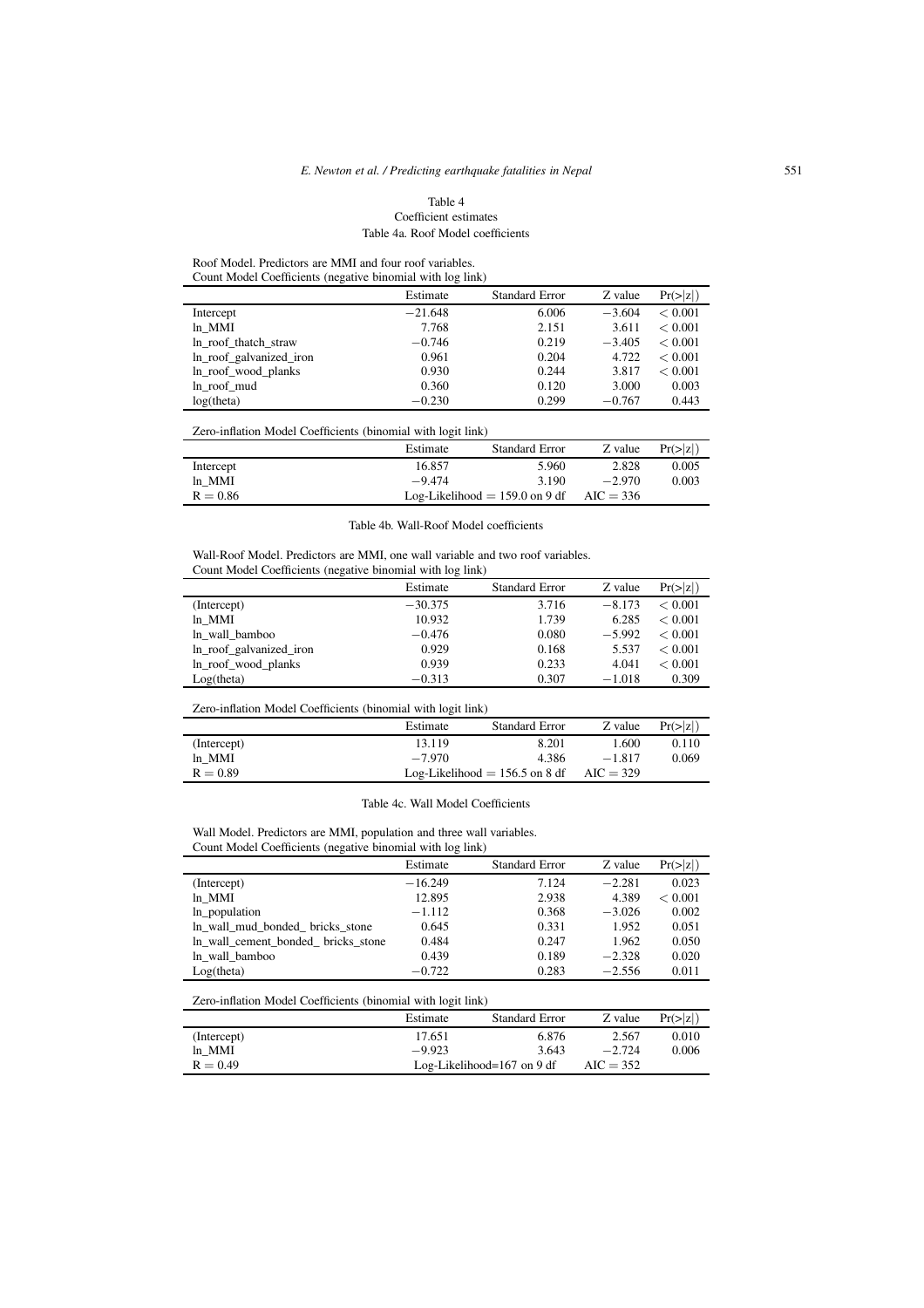

Fig. 3. Plots of observed deaths vs. deaths predicted by each of the models.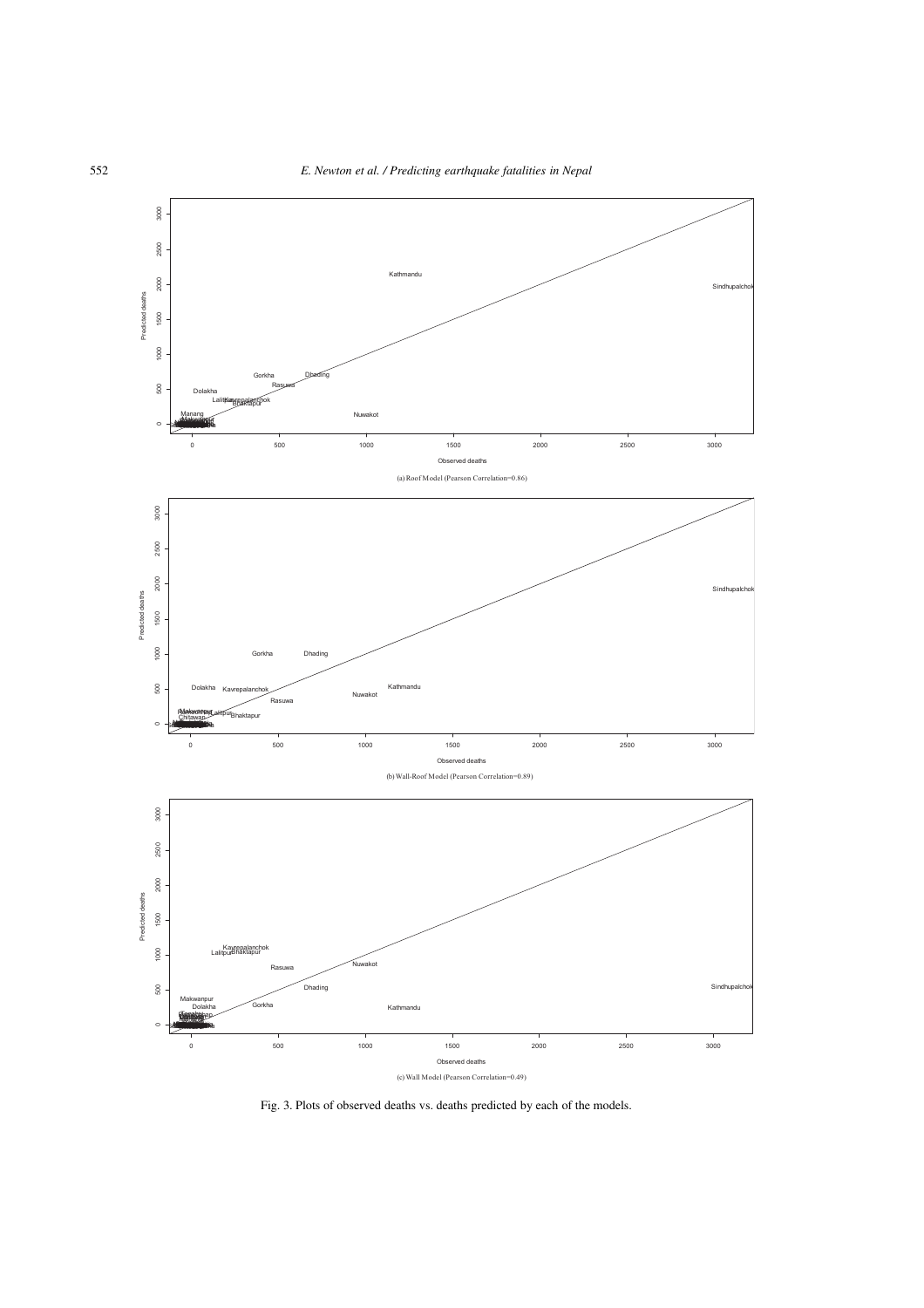

Fig. 4. Geographic distribution of observed and predicted deaths.

other items, rather than to estimate the exact magnitude of the outcome of interest. They are commonly constructed using statistical, machine-learning, and/or other empirical modeling methodologies, then the predicted values are transformed monotonically to a convenient scaling. Since the objective is rank-ordering, the scaling is simply a matter of choice.

The predicted death count was transformed into the Nepal Earthquake Hazard Index by taking its natural logarithm then scaling to values between 1 and 10. The predicted death rate (the predicted death count divided by the population count) and the predicted death density (the predicted death count divided by the area) were similarly scaled to take on values between 1 and 10, since the responders may consider the population size as well as the size of the area in addition to raw death counts.

Applying these indices, Sindhupalchok and Kathmandu are both identified as highest priority districts in terms of death counts (Death Count Index  $= 10$ ), but only Kathmandu has a Death Density Index of 10 and only Manang has a Death Rate Index of 10. This is because Kathmandu has a much larger total population and a much smaller total area, making the likelihood of any given person dying lower but incidences of deaths per unit area very high, while the expected deaths for Manang is the highest compared to its population size. This may have implications in the planning and execution of the response efforts.

The indices allow substituting district-average MMI values with VDC-level MMI values. While the meaning of the predicted magnitudes is lost since other inputs remain at the district level, this allows the indices to capture some intra-district differences, enabling the responders to target smaller areas.

#### 5. Discussion

The variables in the model ultimately selected tell us two key points: